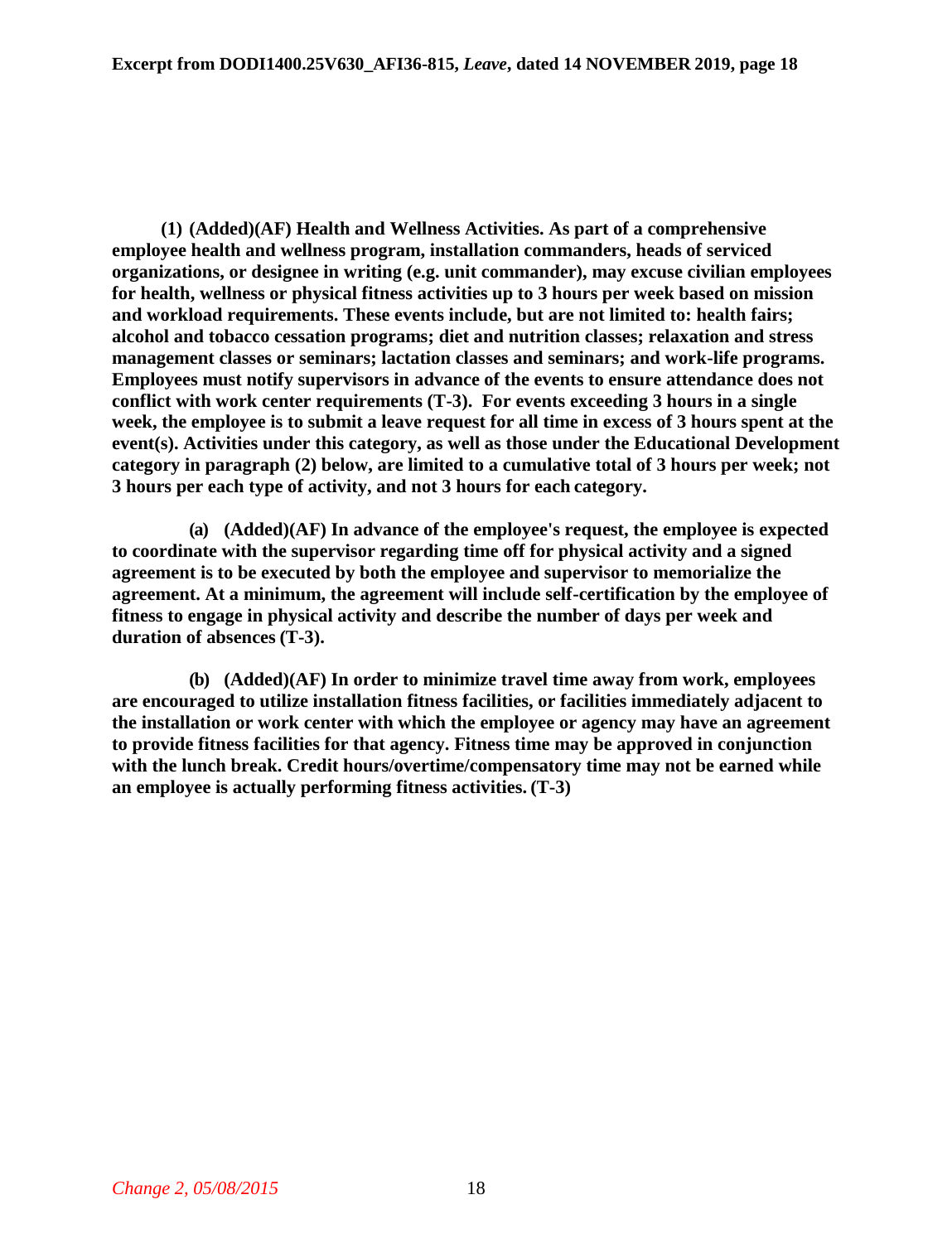# Request for Approval of Administrative Leave and Memorandum of **Understanding for Physical Fitness Activities (1/11/18)**

## **EMPLOYEE:**

activities.

## I understand (employee must initial each line):

I self-certify I am able to participate in physical fitness activities. I am responsible for expenses required to obtain this documentation.

I will utilize on-base facilities or a federally-approved facility during the work day that is conveniently located near the work site during any period of administrative leave for physical activities.

My participation is subject to supervisory approval and scheduling based on mission and workload requirements.

If my request is not approved or I cannot be released from work for physical fitness activities due to mission requirements. I may not challenge the decision unless the decision is arbitrary or based on discrimination.

I must record each absence on my time sheet as administrative leave (LN).

I may use the three hours of excused absence in blocks of up to 1.5 hours per day, that the time may not be banked for future use if not used during the week, and that the time allotted includes time required to travel, change clothes, prepare for sports, etc.

I must report to work before going to the exercise site and I must report back to work after the fitness activity even if the exercise is the last thing done in the afternoon.

That in order to enhance mission effectiveness, I must make every effort to improve my health and well-being during any period of administrative leave for the purpose of physical fitness.

This memorandum of understanding will be maintained in the employee's work folder.

Should my ability to participate in physical fitness activities become limited in any manner, I will notify my supervisor immediately.

Employee's signature

Date

## **FIRST LEVEL SUPERVISOR ENDORSEMENT**

Approved

Disapproved because

Supervisor's signature

**Date** 

Optional Documentation of Expected Days/Times for Fitness Activities